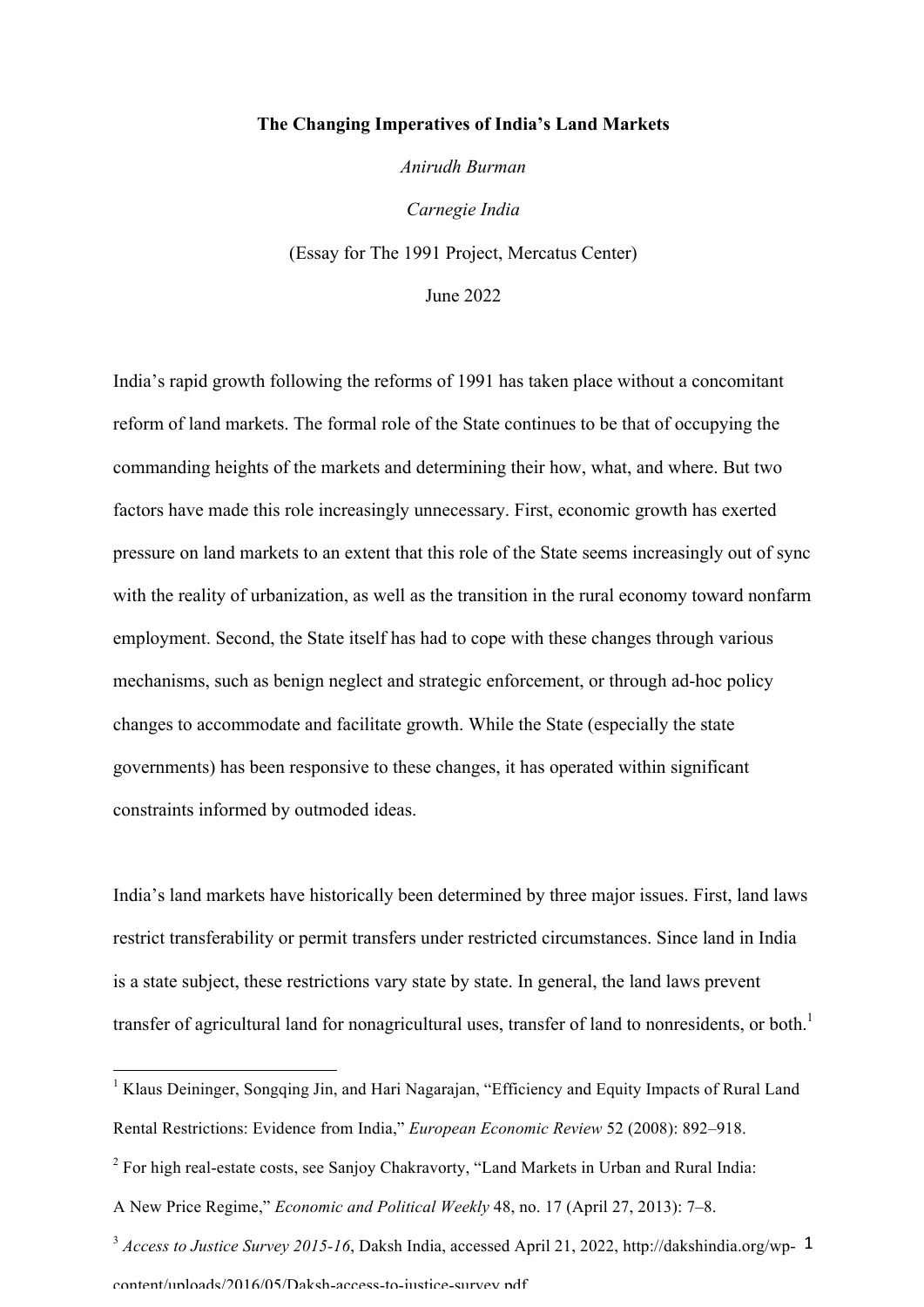In urban areas, the use of land for residential and commercial purposes is greatly restricted. This arguably has led to high real-estate costs and informality (where new settlements come up on government land with de facto possession but no legal ownership). <sup>2</sup> Second, the land recording system is suboptimal, and so the resultant uncertainty increases litigation.<sup>3</sup> Third, land markets are characterized by property-related litigation and administrative delays that disproportionately affect the poor.<sup>4</sup> Although the central government as well as state governments have attempted to improve these problems, their efforts have been slow relative to the tectonic shifts in the Indian economy in the past three decades.

After 1991, the Indian government has progressively reformed other markets, while leaving land markets unreformed.<sup>5</sup> These reforms freed up significant entrepreneurial energy by removing licensing requirements across many sectors.<sup>6</sup> But reforms in other markets, such as in the capital markets, have significantly shaped developments in land markets. Demand for

<sup>&</sup>lt;sup>2</sup> For high real-estate costs, see Sanjoy Chakravorty, "Land Markets in Urban and Rural India:

A New Price Regime," *Economic and Political Weekly* 48, no. 17 (April 27, 2013): 7–8.

<sup>3</sup> *Access to Justice Survey 2015-16*, Daksh India, accessed April 21, 2022, http://dakshindia.org/wpcontent/uploads/2016/05/Daksh-access-to-justice-survey.pdf.

<sup>4</sup> Anirudh Burman, "Reforming Land Markets: Issues and Possible Solutions," Pune International Centre, January 12, 2019, https://puneinternationalcentre.org/wp-

content/uploads/2021/09/Land\_Anirudha-Burman-1.pdf.

<sup>5</sup> For a general account of reforms in the 1990s, see Arvind Panagariya, "India in the 1980's and 1990's: A Triumph of Reforms," *IMF Working Papers* 4, no. 43 (2004): 1. For a short summary of financial sector reforms since 1991, see Ila Patnaik and Ajay Shah, "Reforming India's Financial System," Carnegie Endowment for International Peace, January 2014, 36, https://carnegieendowment.org/files/reform\_indian\_financial\_system.pdf.

 $6$  See Panagariya, "India in the 1980's and 1990's," 22–23.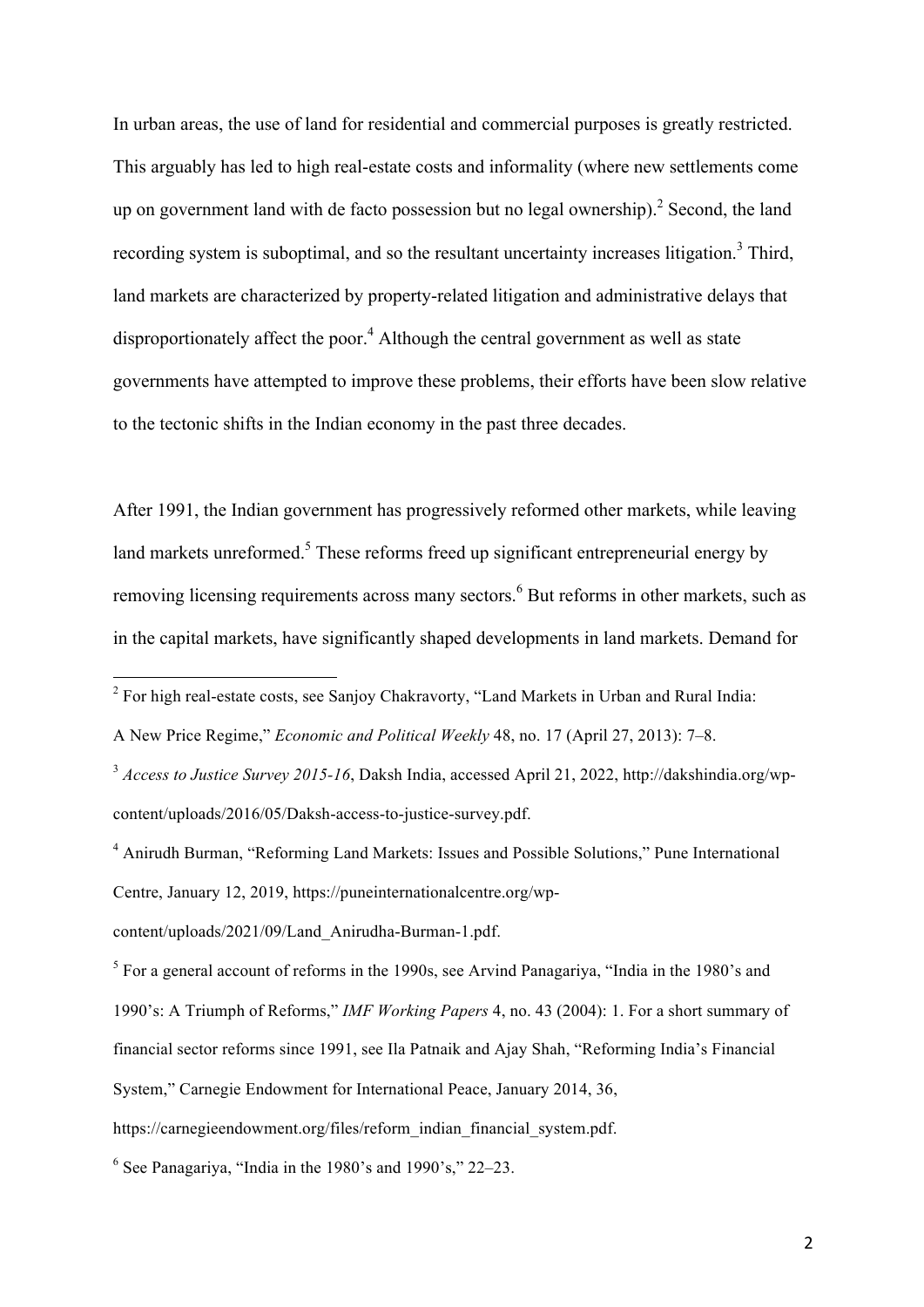land has increased considerably in urban areas, and this changing composition of economic activity has led to increasing demand for land-use changes in both urban and rural areas.<sup>7</sup>

India's land markets exhibit two important, long-running trends: increasing and widespread urbanization, and changes in rural land-use caused by a shift away from farm-based employment. Both pre-date the 1991 reforms, but these trends continue to exist and remain significant.<sup>8</sup> I argue that the land-market policies now require a high degree of agility to cope with the economic transitions underway. I start with a description of the regulation of land markets before 1991.

#### **Urban Growth**

https://www.idfcinstitute.org/site/assets/files/16100/urban\_growth\_in\_india\_december\_2020-1.pdf. <sup>8</sup> For a discussion on the pace of urbanization, see Robbin Jan van Duijne and Jan Nijman, "India's Emergent Urban Formations," *Annals of the American Association of Geographers* 109, no. 6 (November 2, 2019): 1978–98. While the pace of urbanization is apparently slowing, the number of people living in urban areas continues to increase. For details on current status of rural income sources, see "Inter-linkages between Input Costs, Diversification, Capital Formation and Income," vol. 2, "Status of Farmers' Income: Strategies for Accelerated Growth," Report of the Committee on Doubling Farmers' Income, Ministry of Agriculture & Farmers' Welfare, August 2017, Table 2.1 on page 11, https://agricoop.gov.in/sites/default/files/DFI%20Volume%202.pdf.

 <sup>7</sup> See, for example, Amy Kazmin, "India: Land in Demand," *Financial Times*, July 7, 2015. For a discussion on the increasing demand for urban land, see Patrick Lamson-Hall et al., "Urban Growth in India: Horizontal, Chaotic, and Informal," *IDFC Institute*, 2020, 27,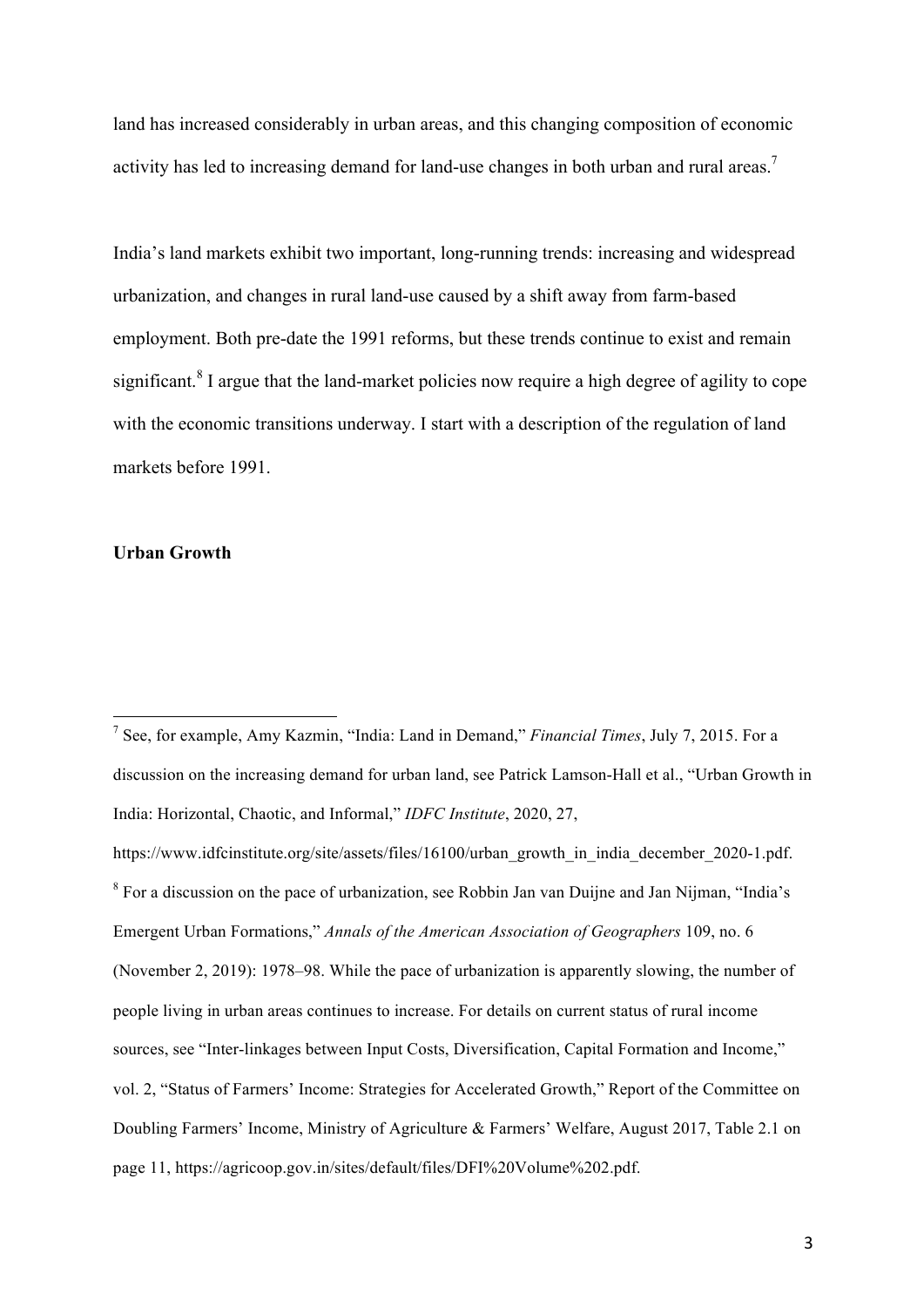At independence, there was a high-modernist concept of cities that required restrictive zoning and strict segregation of land-use.<sup>9</sup> This was to be implemented through municipalities and parastatal authorities like the Delhi Development Authority (DDA), the institution responsible for urban development in Delhi.<sup>10</sup> Planned cities incorporated additional ideological preferences over time, such as low-rise construction and limiting migration and population density.<sup>11</sup> However, a large proportion of towns and cities lacked any plans for development. Even today, a vast majority of urban centers do not have formal plans for urban development.<sup>12</sup> This has created a two-dimensional pattern of urban growth in India—one with urban governance institutions in major cities, and the other with rural or quasi-urban institutions in smaller cities and towns.

Even before 1991, this institutional apparatus produced suboptimal results. The DDA, for example, has routinely underestimated the population growth and housing needs in the city of Delhi and missed even these underestimated housing targets throughout its existence.

 <sup>9</sup> Howard Spodek, "City Planning in India under British Rule," *Economic and Political Weekly* 48, no. 4 (January 26, 2013): 53–61.

 $10$  See "Planning of Urban Development," Task Forces on Housing and Urban Development, Planning Commission, September 1983, 80–81,

https://niti.gov.in/planningcommission.gov.in/docs/aboutus/taskforce/task\_hud.pdf. For a discussion specifically on Delhi, see Cedric Pugh, "Housing and Land Policies in Delhi," *Journal of Urban Affairs* 13, no. 3 (October 1991): 367–82.

 $11$  See "Delhi Master Plan, 1962," Delhi Development Authority, September 1, 1962, 75, https://fdocuments.in/document/delhi-master-plan-1962.html.

<sup>&</sup>lt;sup>12</sup> See NITI Aayog, "Reforms in Urban Planning Capacity in India: Final Report," September 2021, 58, https://www.niti.gov.in/sites/default/files/2021-09/UrbanPlanningCapacity-in-India-16092021.pdf.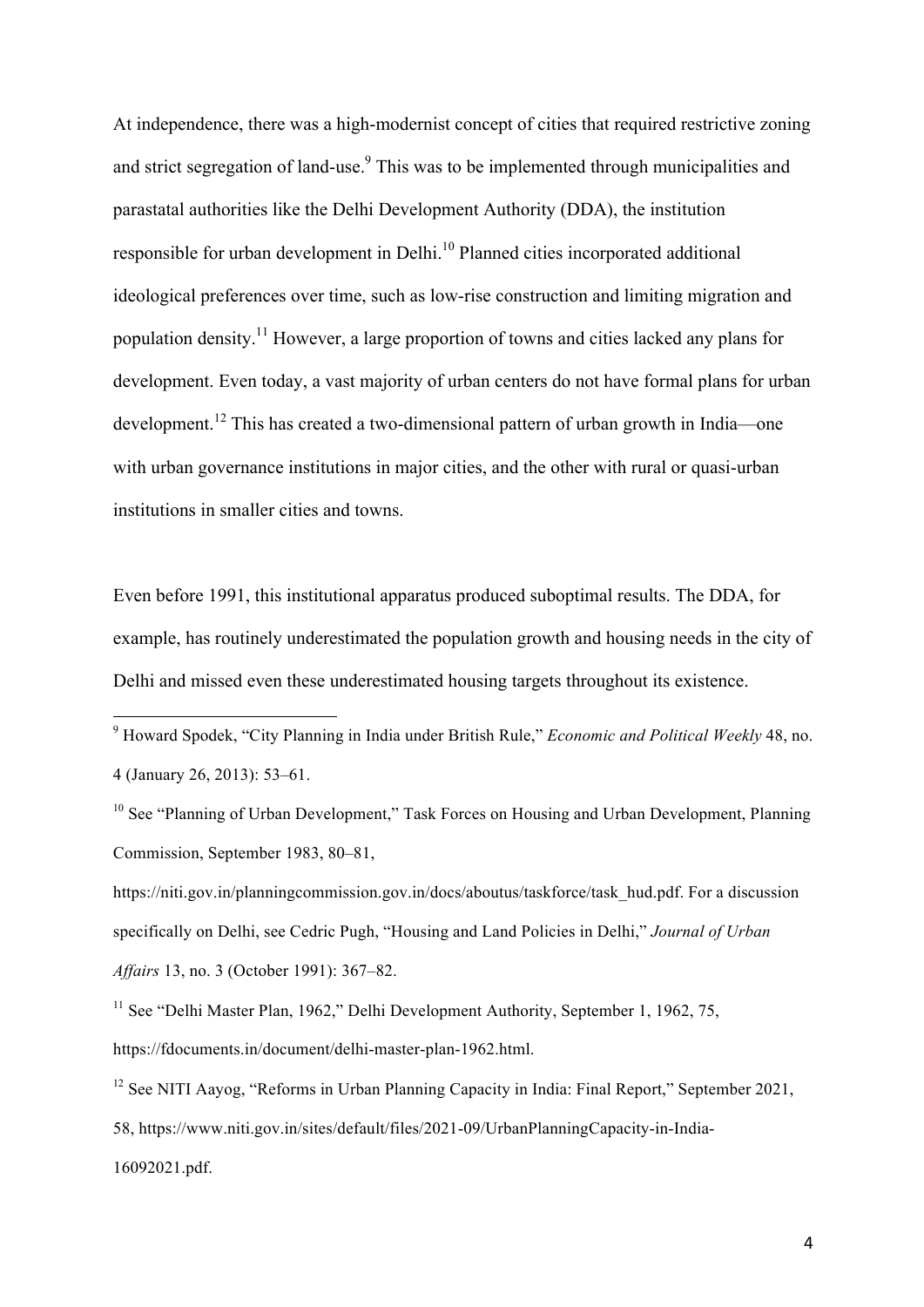Furthermore, the DDA has often acquired land in key parts of the city for development, removing it from the private market, and then taken years to develop this land even as demand for property continued to grow rapidly.<sup>13</sup> As a result, the performance of parastatals, who have monopoly powers to develop within their area in large cities, has caused deleterious effects on land prices and affordability within these cities.

In addition to these institutional failures, urban planning has failed largely on its own terms. Often zoning regulations and building bylaws place restrictions on land-use that result in significant inefficiencies.<sup>14</sup> For example, Byahut, Patel, and Mehta demonstrate how planning laws led to very low use of private open spaces in the city of Ahmedabad.<sup>15</sup> Faced with these constraints, major Indian cities tend to "sprawl" rather than densify, increasing commuting

<sup>&</sup>lt;sup>13</sup> See Pugh, "Housing and Land Policies in Delhi." Also see Gautam Bhan, "Planned Illegalities: Housing and the 'Failure' of Planning in Delhi: 1947–2010," *Economic and Political Weekly* 48, no. 24 (June 15, 2013): 58–70.

<sup>&</sup>lt;sup>14</sup> See Alain Bertaud, "Converting Land into Affordable Housing Floor Space," NYU Stern Urbanization Project, October 2012, https://alainbertaud.com/wp-

content/uploads/2014/01/AB\_Converting\_Land\_into\_affordable\_floor\_space\_Bertaud-

URKS2012.pdf; "Bangalore: Note on Land Use Issues," March 2002, http://alainbertaud.com/wpcontent/uploads/2013/06/AB\_-Bangalore\_Note\_on\_-land\_Use\_issues.pdf; and "Mumbai FAR/FSI Conundrum," July 20, 2011, http://alainbertaud.com/wp-content/uploads/2013/06/AB-Mumbai-FSI-Conundrun-Revised\_June-2013\_kk-ab1.pdf.

<sup>&</sup>lt;sup>15</sup> Sweta Byahut, Bimal Patel, and Jignesh Mehta, "Emergence of Sub-Optimal Land Utilization Patterns in Indian Cities," *Journal of Urban Design* 25, no. 6 (November 1, 2020): 758–77. These regulations are mostly similar across major Indian cities.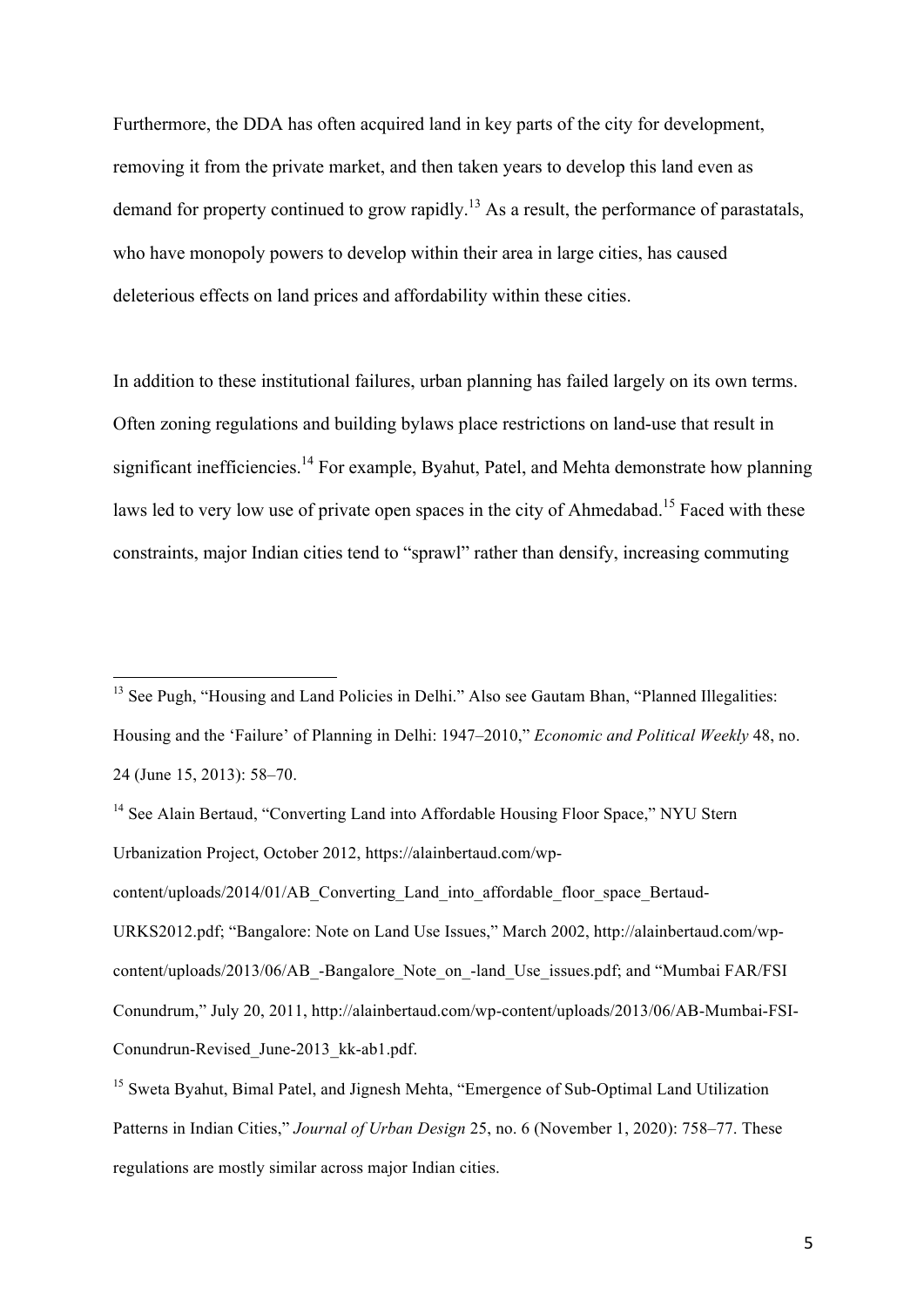times, infrastructure costs, and public safety issues.<sup>16</sup> This also exacerbates the lack of affordability in these cities.

Issues like these have become much more consequential in the last three decades. Large cities like Mumbai, Delhi, and Bangalore have seen a significant increase in population due to both natural growth and migration.<sup>17</sup> Even though their rate of growth has slowed down in recent years, the rapid expansion of these cities is significant for two reasons.

First, larger cities contribute disproportionately to economic growth and host close to a third of India's urban population.18 The success of these cities, therefore, has disproportionate implications for India's growth trajectory. In contrast to nationwide trends, the pace of urbanization in major cities has reduced.<sup>19</sup> Land prices, however, continue to escalate. Real

<sup>&</sup>lt;sup>16</sup> Lamson-Hall et al., "Urban Growth in India."

<sup>&</sup>lt;sup>17</sup> For estimates on the contribution of migration to Delhi's population growth, see "Master Plan for Delhi—2021," Delhi Development Authority, accessed April 22, 2022,

http://52.172.182.107/BPAMSClient/seConfigFiles/Downloads/MPD2021.pdf. For estimates on census towns, see Kanhu Charan Pradhan, "Unacknowledged Urbanisation," *Economic and Political Weekly* 48, no. 36 (September 7, 2013): 10.

<sup>&</sup>lt;sup>18</sup> See "Reforms in Urban Planning Capacity in India," Table 2 on page 8, which states that 298 urban agglomerations and 170 towns categorized as Class-I towns comprise 70 percent of the total urban population. For literature on share of cities in the contribution to GDP, see Arup Mitra and Barjor Mehta, "Cities as the Engine of Growth: Evidence from India," *Journal of Urban Planning and Development* 137, no. 2 (June 2011): 171–83.

<sup>&</sup>lt;sup>19</sup> See van Duijne and Nijman, "India's Emergent Urban Formations."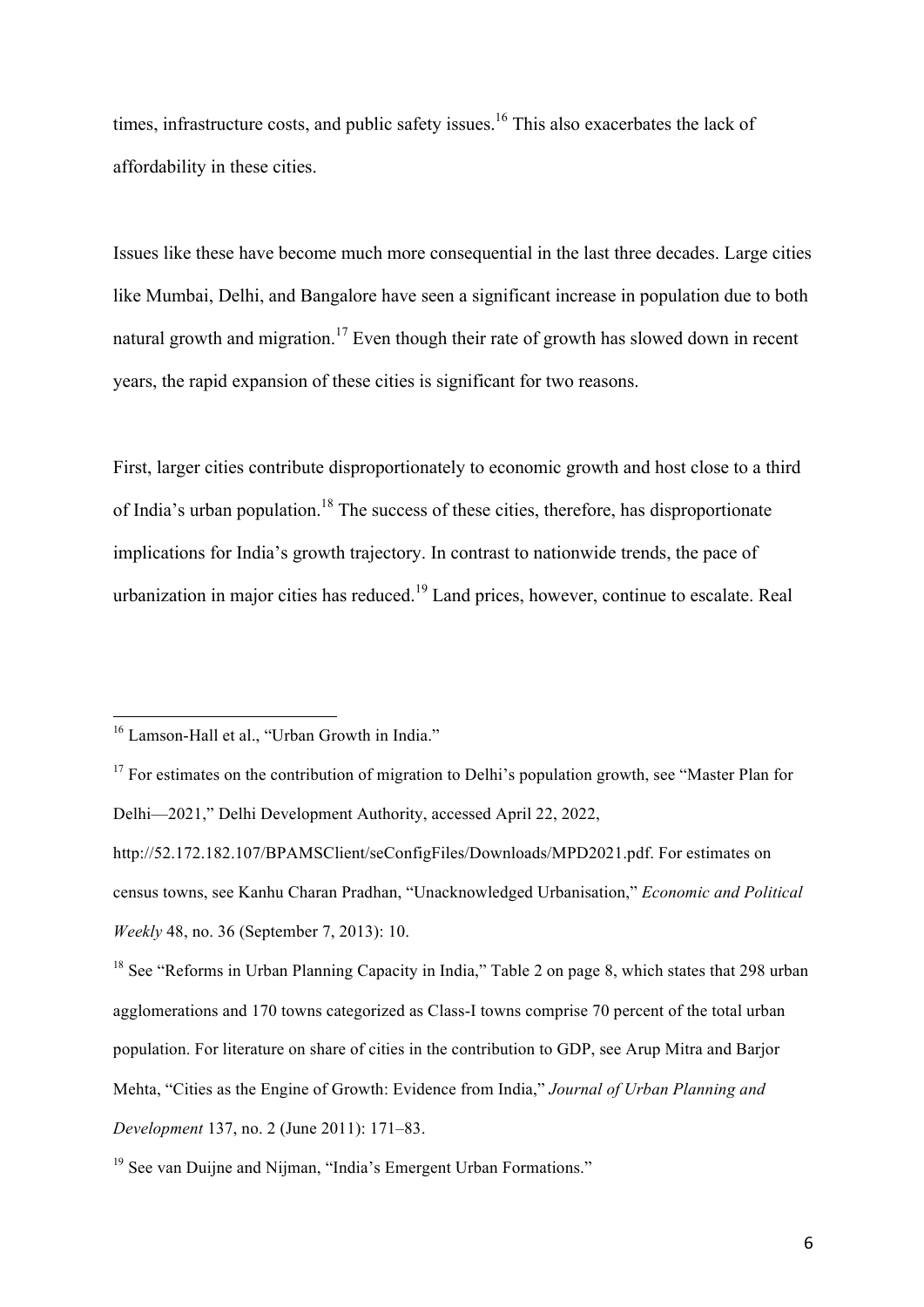estate in Indian cities like Mumbai and Delhi are among the most expensive in the world.<sup>20</sup> Indian metropolitan cities have also become key sites for services trade with the global economy. For example, Bangalore, Gurgaon, and Hyderabad are centers where India exports IT services. The growth of these services has increased demand for public infrastructure, office spaces, residences, and cultural ecosystems for educated professionals.

The failures of urban planning and governance now stand in sharp relief to market necessities as these trends continue. Very high land prices are one piece of evidence. Another is the high degree of informality and illegal private construction.<sup>21</sup> Land-use restrictions, building bylaws, and setback requirements are often violated, and such violations are tolerated because they circumvent extremely inefficient use of land.<sup>22</sup> This neglect has arguably facilitated the rapid growth of these cities over the past few decades, and it has also been more inclusive than sometimes argued. For example, there has been a significant decline in the percentage of slum population in the country, from 55 percent in 1990 to 30 percent in 2009.<sup>23</sup> However, this strategy of benign neglect is not sustainable. The externalities imposed by improper planning can quickly lead to urban decay if cities become unlivable. Some scholars have

 $21$  Lamson-Hall et al., "Urban Growth in India." Also see Bimal Patel, Sweta Byahut, and Brijesh Bhatha, "Building Regulations Are a Barrier to Affordable Housing in Indian Cities: The Case of Ahmedabad," *Journal of Housing and the Built Environment* 33, no. 1 (March 2018): 175–95.

<sup>22</sup> Patel, Byahut, and Bhatha, "Building Regulations Are a Barrier to Affordable Housing in Indian Cities."

http://mohua.gov.in/pdf/5c80e2225a124Handbook%20of%20Urban%20Statistics%202019.pdf.

 <sup>20</sup> Sanjoy Chakravorty, "A New Price Regime: Land Markets in Urban and Rural India," *Economic and Political Weekly* 48, no. 17 (April 27, 2013): 10.

<sup>&</sup>lt;sup>23</sup> See *Handbook of Urban Statistics 2019*, Ministry of Housing and Urban Affairs, March 2019, Table 1.5,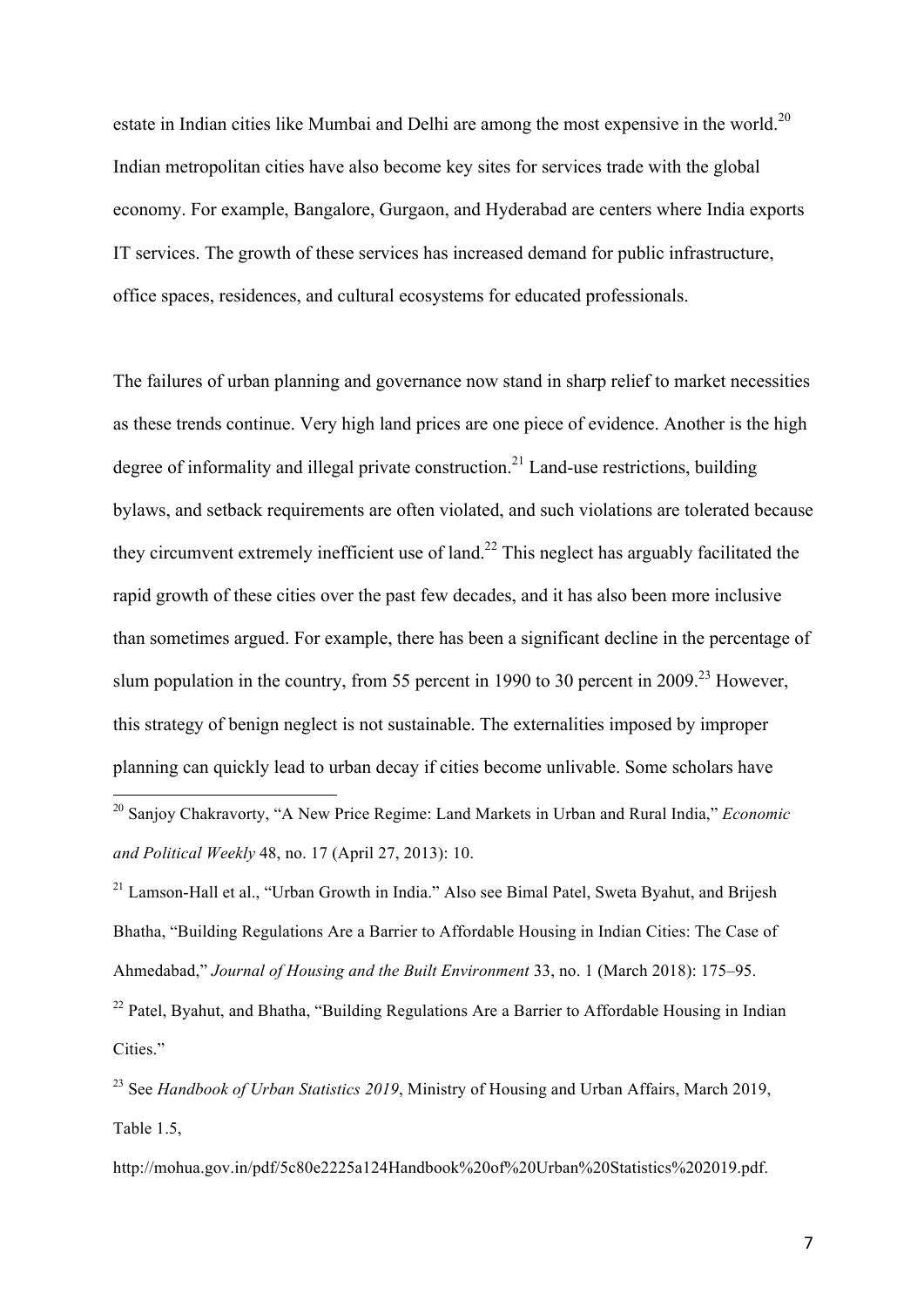argued that though India is becoming more urban, the rate of urbanization has reduced significantly—and permanently.<sup>24</sup>

Second, historically, the institutional response to urban growth in these large cities often has been a model for smaller cities. Delhi's DDA, for example, became a model for urban developments in many states and cities. Similarly, the Bombay Improvement Trust from the 1890s became a model for city improvement trusts across the country.<sup>25</sup> Institutional strategies in large cities, therefore, tend to reproduce themselves and direct patterns of urbanization. Although local variations exist in practice, they must be managed within these institutional structures.

The last census in 2011 highlighted a significant growth in the number of "census towns" (towns that meet the criteria of an urban settlement but have not been officially declared to be urban).<sup>26</sup> This indicates a speeding up of small-scale urbanization in rural areas. If urban governance institutions function similarly in newer and smaller cities the way they have in large ones, inefficiencies in land-use are likely to make these cities progressively more unaffordable as well.

This places the urbanization process in smaller towns and cities between the devil and the deep blue sea. On the one hand, urban growth has occurred organically and will continue to

<sup>&</sup>lt;sup>24</sup> Chinmay Tumbe, "Urbanisation, Demographic Transition, and the Growth of Cities in India, 1870– 2020" (IGC Working Paper No. C-35205-INC-1, September 2016), 41, https://www.theigc.org/wpcontent/uploads/2016/11/Tumbe-2016-Working-paper.pdf.

<sup>&</sup>lt;sup>25</sup> Spodek, "City Planning in India under British Rule." Also see "Planning of Urban Development." <sup>26</sup> Pradhan, "Unacknowledged Urbanisation."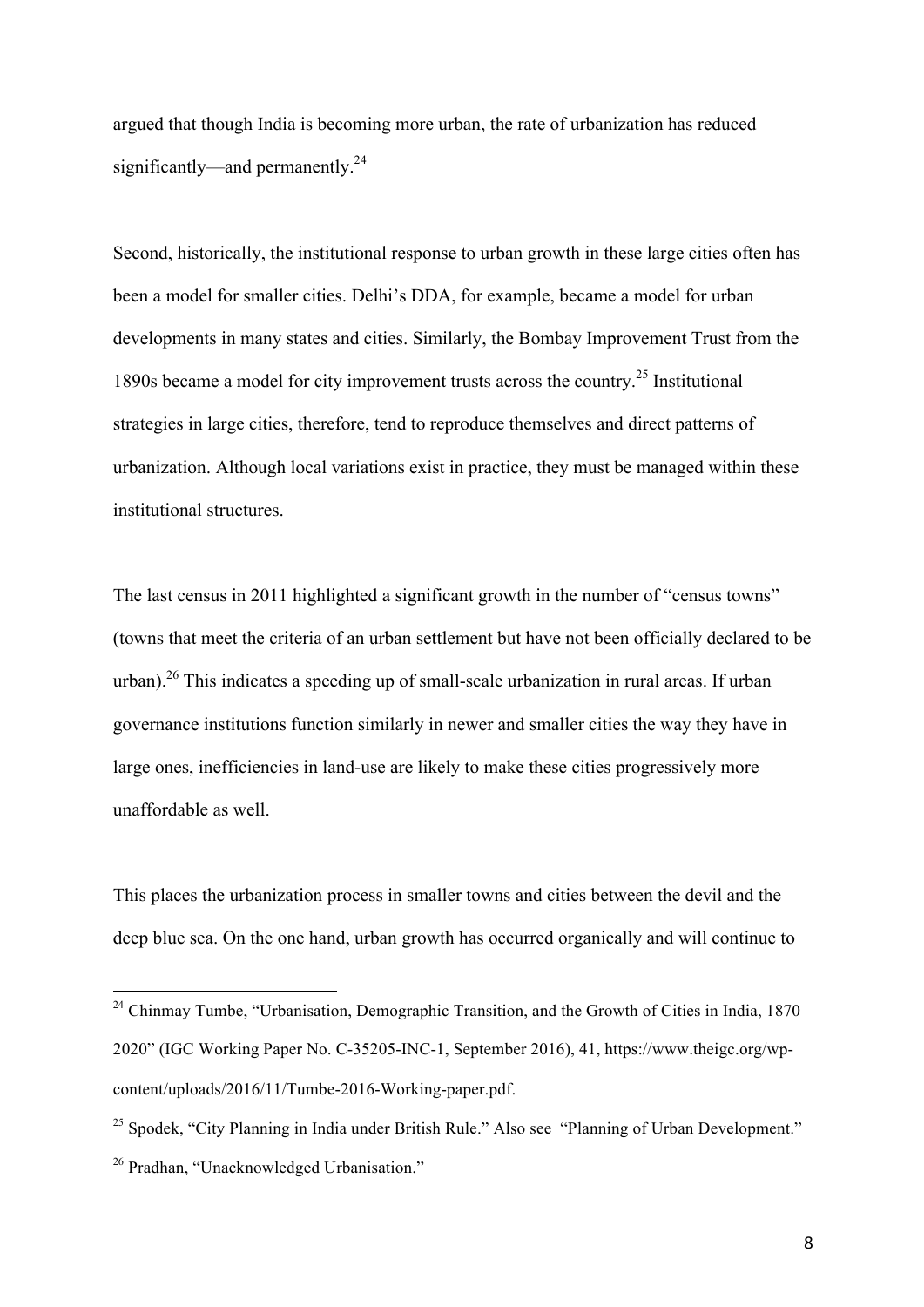do so up to a point under this policy of benign neglect. On the other hand, any planning and infrastructure provisioning will become exponentially costly when the population reaches critical mass. Once this happens, the positive externalities arising from proper land-use will be harder to create, and this will provide greater avenues for the extraction of economic rent.

One of the most important questions concerning this dispersed pattern of urbanization is: What urban governance institutions are likely to best govern land-use in these towns and cities? The low rate of formal classification of census towns as urban areas (15 percent in 2001) indicates that many of these towns may not see the same kinds of institutional arrangements that large towns and cities do.<sup>27</sup> Pradhan highlights that 90 percent of the new census towns that came up between 2001 and 2011 were formerly villages.<sup>28</sup> More nimble governance systems, therefore, will be required to cope with the demand for specific patterns of urbanization and land-use changes in these census towns.

## **Rural Transformation**

After independence, and then again in the 1970s, land in rural areas was conceptualized as an important factor for an egalitarian reordering of Indian society.29 Therefore, state

 $27$  Pradhan, "Unacknowledged Urbanisation."

<sup>&</sup>lt;sup>28</sup> Pradhan, "Unacknowledged Urbanisation," 45. As census towns have not been formally classified as urban, they, and even smaller statutory towns, have continued to be governed by institutions of rural governance (e.g., panchayats, town panchayats, etc.) rather than municipalities.

<sup>29</sup> All-India Congress Committee, *Report of the Congress Agrarian Reforms Committee*, 2nd ed. (New Delhi: Madras Publishing House, 1951),

https://ia801900.us.archive.org/5/items/in.ernet.dli.2015.275621/2015.275621.Report-Of.pdf. Also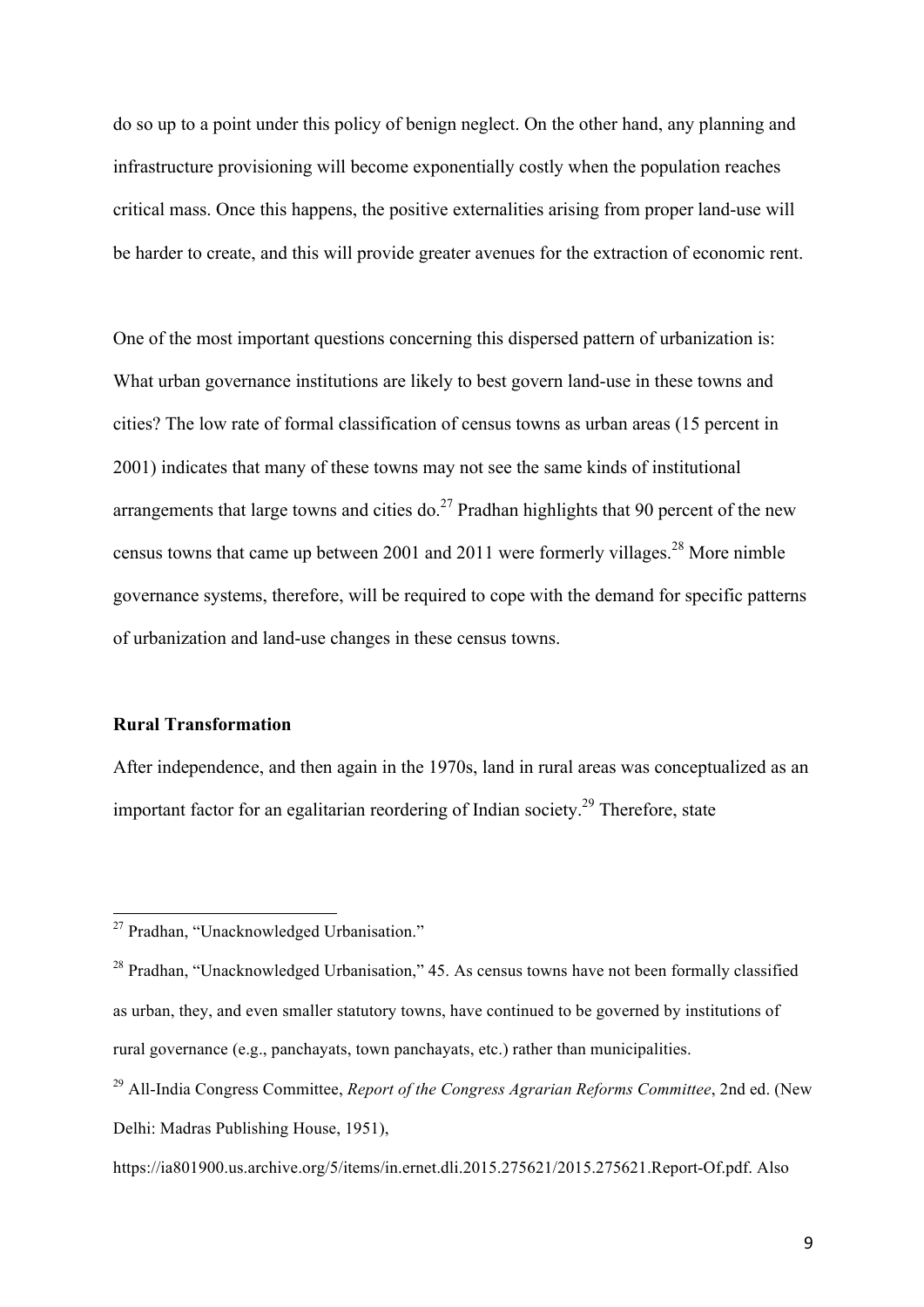governments passed a huge volume of land reform legislations. <sup>30</sup> These reforms, it was believed, would lead to agricultural modernization and create the economic surplus necessary for rapid industrial growth. For example, zamindari (the absentee landlord system) was abolished, land ceilings were imposed, tenants were given de facto ownership, and transfers of land rights were prohibited.<sup>31</sup> In many states, land leasing was banned and changes to landuse were highly regulated.<sup>32</sup> These laws remain in force today, even though they were mostly unsuccessful and discarded as a priority almost four decades ago.<sup>33</sup> They now mostly exist to constrain the process of rural transformation.

Rapid economic growth after 1991 has led to an acceleration of urbanization and the diversification of the rural economy. Close to half of rural incomes now come from nonfarm employment.<sup>34</sup> Activities such as livestock, floriculture, and fisheries have seen the highest

see "1st Five Year Plan," Planning Commission, 1951, chap. 12,

 $\overline{a}$ 

https://niti.gov.in/planningcommission.gov.in/docs/plans/planrel/fiveyr/index1.html.

<sup>30</sup> Timothy Besley and Robin Burgess, "Land Reform, Poverty Reduction, and Growth: Evidence from India," *Quarterly Journal of Economics* 115, no. 2 (May 2000): 389–430.

 $32$  See NITI Aavog, "Report of the Expert Committee on Land Leasing," March 31, 2016,

http://www.niti.gov.in/writereaddata/files/document\_publication/Final\_Report\_Expert\_Group\_on\_La nd\_Leasing.pdf.

<sup>&</sup>lt;sup>31</sup> Robin Mearns, "Access to Land in Rural India: Policy Issues and Options," Policy Research Working Papers, The World Bank, 1999.

<sup>&</sup>lt;sup>33</sup> For more, see "Report of Committee on State Agrarian Relations and the Unfinished Task in Land Reforms," Department of Land Resources, Ministry of Rural Development, accessed May 4, 2022, https://dolr.gov.in/sites/default/files/Committee%20Report.pdf.

<sup>&</sup>lt;sup>34</sup> "Inter-linkages between Input Costs, Diversification, Capital Formation and Income," Table 2.1.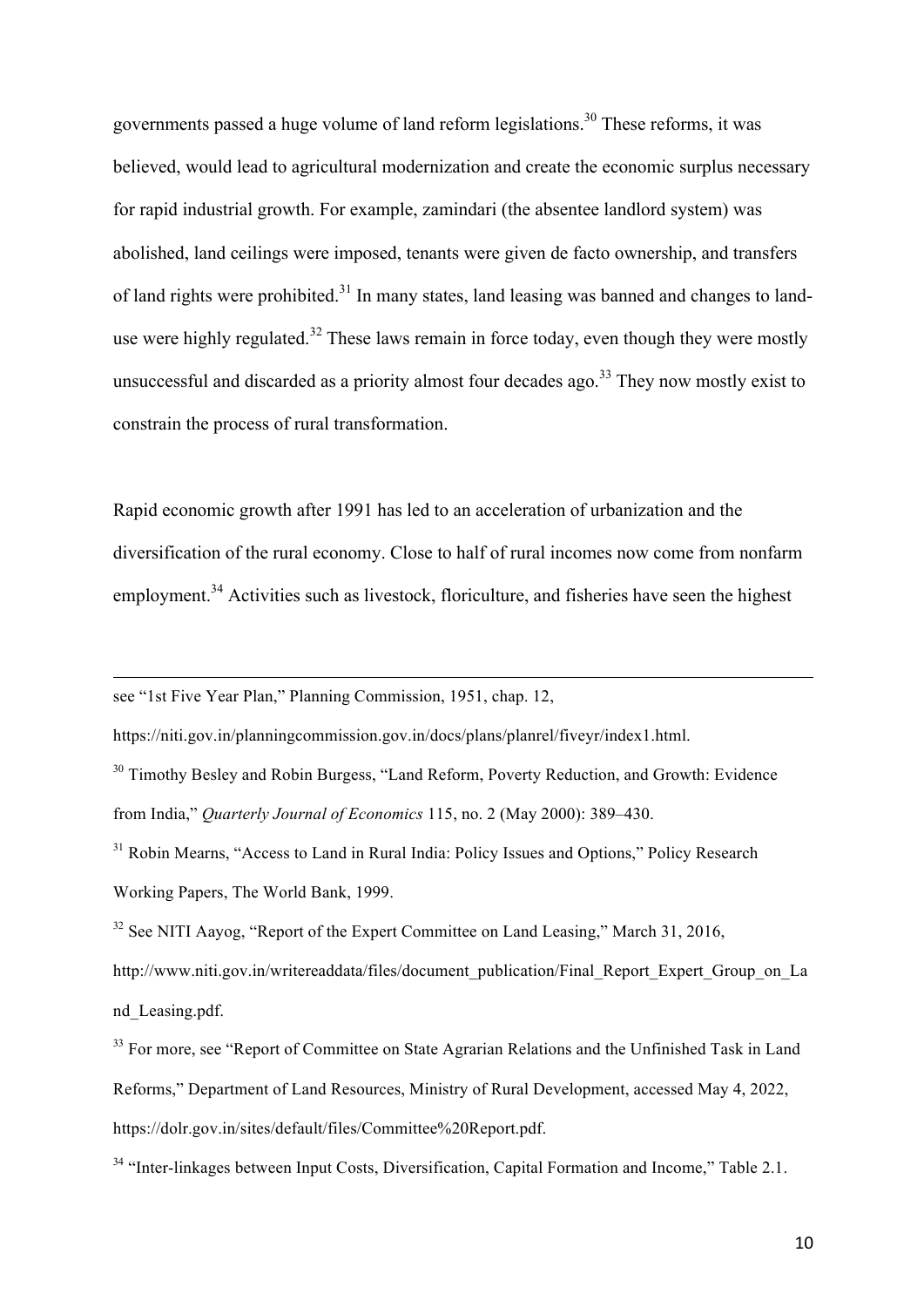growth rates since  $1991$ <sup>35</sup>. In addition, the increasing indebtedness in rural areas is a sign of the growing creditworthiness of rural households, further signaling increasing entrepreneurial ability.36

Lastly, while rural productivity has increased in this period, farm-related incomes have not grown at the desired pace.<sup>37</sup> The market for land in rural areas, therefore, suffers from policy stasis on two levels: facilitating the changing rural economy and enabling more efficient use of land in agriculture.

A dirigisme of land laws and institutions is a significant obstacle to both. Nonfarm economic activities require changing agricultural land for nonagricultural purposes, the use of residential land for commercial purposes, or both. This process is, however, highly intermediated by the State. For example, State government revenue officials exercise

<sup>35</sup> "Historical Analysis and Examination of India's Agricultural Production and Farmers' Income," vol. 1, "March of Agriculture since Independence and Growth Trends," Report of the Committee on Doubling Farmers' Income, Ministry of Agriculture & Farmers' Welfare, August 2017, Table 1.2 on page 5, http://agricoop.gov.in/sites/default/files/DFI%20Volume%201.pdf. <sup>36</sup> For rural indebtedness figures, see National Statistical Office, "Situation Assessment of Agricultural Households and Land and Livestock Holdings of Households in Rural India, 2019—NSS 77th Round (January 2019–December 2019)," Ministry of Statistics and Programme Implementation, September 2021,

https://www.mospi.gov.in/documents/213904/301563//Report\_587m1631267040957.pdf/3793650e-8cf1-7872-ae90-51470c8d211c.

<sup>&</sup>lt;sup>37</sup> See "Inter-linkages between Input Costs, Diversification, Capital Formation and Income," Table 2.9 on page 25.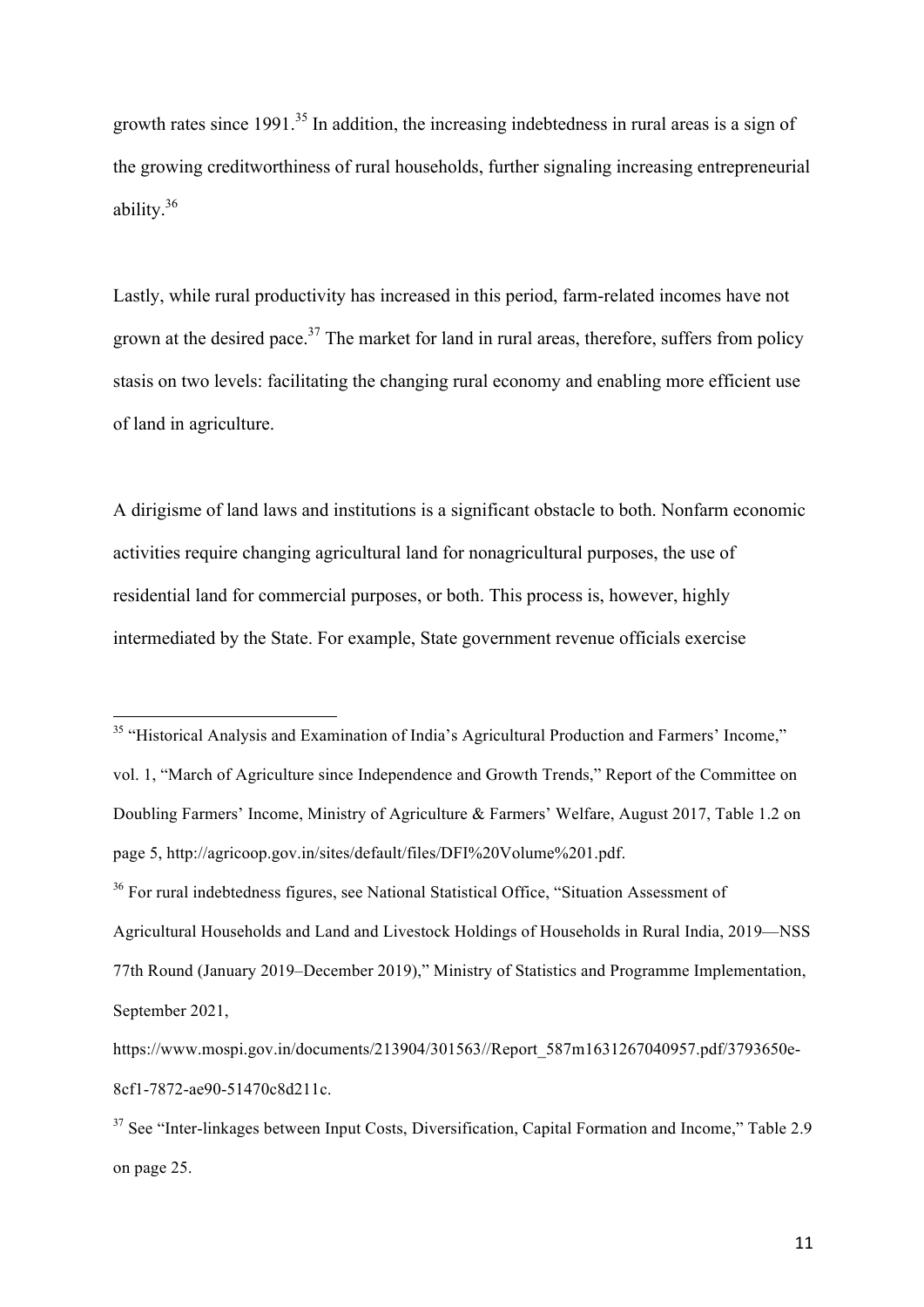significant discretionary powers over "conversion" of land.<sup>38</sup> This creates avenues for rent extraction and business uncertainty for entrepreneurs.

It is likely that, so far, the process of rural transformation has taken place because of lax enforcement. Land administration in the rural economy has been nominal, especially as land revenue from agriculture has become an insignificant portion of State revenues. However, this might change as the value of economic activities in rural areas increase.

Land laws continue to constrain the free use of land. For example, many states completely prohibit land leasing, while others permit it in limited cases.<sup>39</sup> Many states do not allow nonagriculturalists to buy agricultural land, while others do not allow non-state residents to buy agricultural land. Ostensibly these land laws exist to protect farmers' land rights. However, in many cases, these laws constrain investments in the productive use of land. For example, many states prohibit foreclosures of agricultural land, inhibiting credit growth.<sup>40</sup>

<sup>38</sup> See, for example, forms required by the Government of Rajasthan Revenue Department for the conversion of agricultural land for nonagricultural purposes in rural areas, 2007, https://industries.rajasthan.gov.in/content/dam/industries/CI/LandConversionRules.pdf.

<sup>39</sup> NITI Aavog, "Report of the Expert Committee on Land Leasing."

<sup>40</sup> Babu Sivaprakasan, "Agricultural Land Mortgage Problems in India," 99acres, November 16, 2016, https://www.99acres.com/articles/agricultural-land-mortgage-problems-in-india.html. Some states, such as Himachal Pradesh, have removed such restrictions. See The Himachal Pradesh Agricultural Credit Operations and Miscellaneous Provisions (Banks) Act, 1972, Pub. L. No. 7 (1973), section 7, https://himachal.nic.in/WriteReadData/l892s/10\_l892s/The%20Himachal%20Pradesh%20Agricultura l%20Credit%20Operations%20and%20Miscellaneous%20Provisions%20(Banks)%20Act,%201972- 73643483.pdf.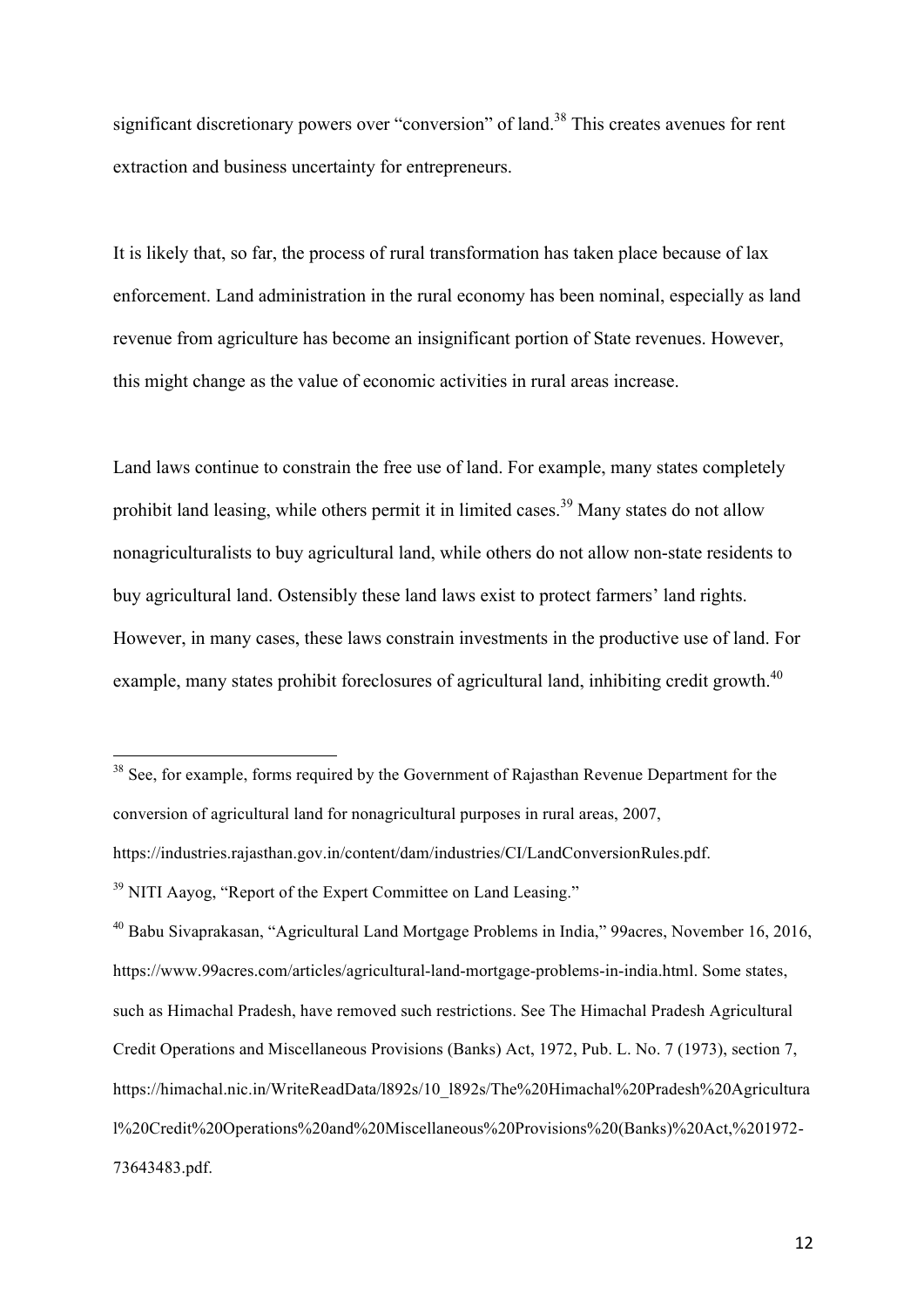These restrictions are out of sync with an agrarian economy that is witnessing transformation. The underlying logic of these restrictions was understandable (even though they were problematic) when the rural economy was primarily agrarian and farmers had limited avenues for accessing credit or other investment. However, three decades of economic liberalization have changed the underlying material conditions in which the rural economy operates. Financial inclusion and access to credit have expanded, making the rural economy much more diverse and complex.<sup>41</sup>

# **Land-Market Policy**

The problem with arguing for less restraint is that land markets have, after all, witnessed significant dynamism despite the stifling restrictions described above. Urban growth and rural transformations have been significant in the last 30 years. It is difficult to make conclusive arguments about the benefits of less regulation given this fact. As discussed earlier, the complete lack of town planning is not an antidote to overregulated town planning.

It is true that India's progress in urbanization and agrarian productivity has been slower compared to many comparable countries.42 China and other East Asian economies, for example, have done better on both. Not all of them have followed the same policies in land

 <sup>41</sup> See Reserve Bank of India, "Report on Trend and Progress of Banking in India 2019–20," 2020, 80–84,

https://rbidocs.rbi.org.in/rdocs/Publications/PDFs/0RTP2020\_F3D078985540A4179B62B7734C7B4 45C9.PDF.

 $42$  See Tumbe, "Urbanization, Demographic Transition and the Growth of Cities in India," 5–6.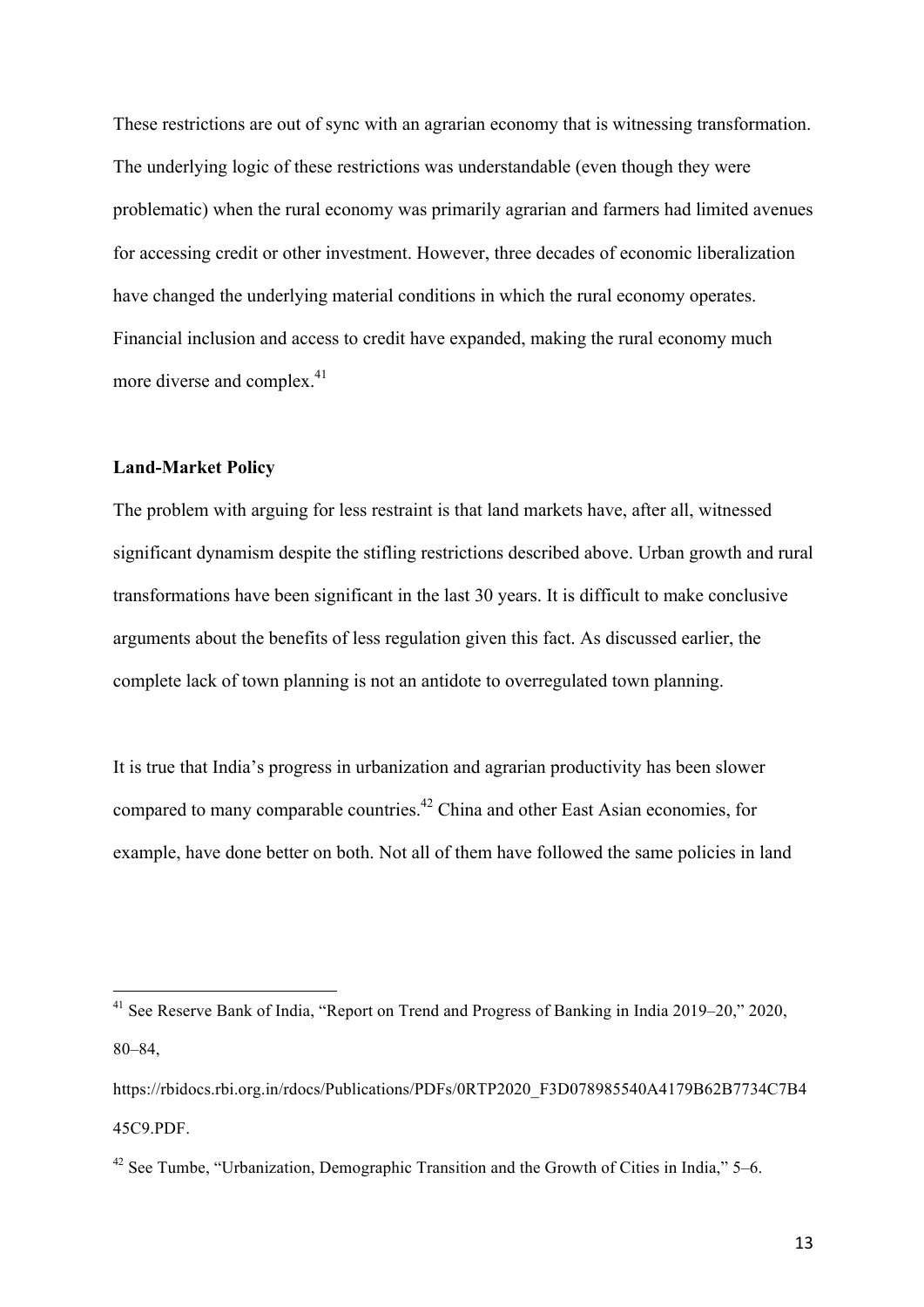markets, but their process of attaining sustained high growth involved changes to land-market policies.<sup>43</sup>

The fundamental character of the regulatory framework described in this essay is to enable the State to intermediate heavily in land markets and control development. The current framework is at odds with market realities, and coping strategies deployed to work through the restrictions are not optimal. Land-market policies need a fundamental rethink to facilitate the economic transitions underway. This needs to occur at two levels: reorientation of regulations toward preventing market failures and development of human and organizational capital within State agencies.

This is already taking place at some levels, especially in state legislatures and governments. For example, Gujarat has progressively removed restrictions on the transferability of agricultural land, making it easier to use agricultural land for nonagricultural purposes. Recently, Karnataka has enacted similar changes.<sup>44</sup> Both states have reduced or completely removed government intermediations in the conversion of agricultural land. In addition, the ongoing process of land-record digitization is likely to reduce transaction costs in accessing credit.45 The central government's SVAMITVA scheme grants property titles to holders of

 <sup>43</sup> Joe Studwell, *How Asia Works: Success and Failure in the World's Most Dynamic Region* (New York: Grove Press, 2013).

<sup>44</sup> For a detailed account of changes undertaken by Gujarat and Karnataka, see Ankit Bhatia,

<sup>&</sup>quot;Tracking Reforms in Land Leasing and Change in Land Use: Insights from Gujarat and Karnataka," *Carnegie India*, May 19, 2021.

<sup>45</sup> Sudha Narayanan et al., "Digital India Land Records Modernisation Programme: Assessing Impact in Himachal Pradesh and Maharashtra," Ideas for India, August 6, 2018.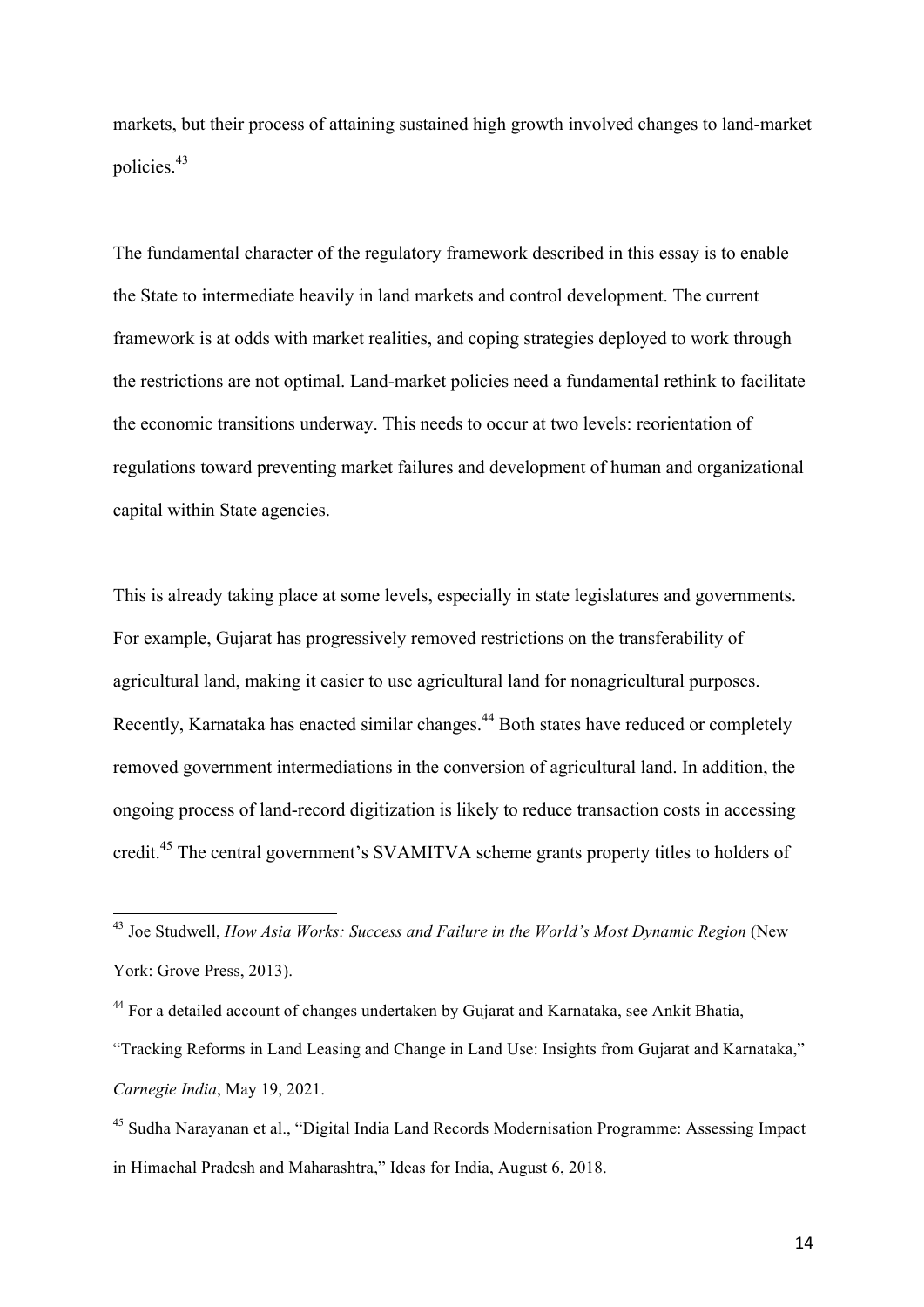residential and commercial land in rural areas, providing another avenue for collateralizing land and capitalizing on its value.<sup>46</sup> The model land-leasing law by the NITI Aavog proposes to liberalize land-leasing restrictions on agricultural land throughout the country.<sup>47</sup> All these initiatives would result in more efficient use and capitalization of land in rural areas.

But much more could be done. The direction of these reforms is positive, but the scope has so far been limited. While some state governments have made progressive reforms, others have lagged. Even though land is a state subject, the central government has historically provided the ideological impetus for state legislations. For example, the Planning Commission made recommendations for the First Five-Year Plan regarding land-reform legislation, and incentives were given under the JNNURM scheme for the removal of urban land ceilings by the central government. The current era of one-party dominance may provide opportunities to expand the scope of changes.

The central government successfully pushed for the removal of urban land ceilings and rentcontrol laws.48 In 2016, it enacted the Real Estate (Regulation and Development) Act to

<sup>48</sup> E. Jayashree Kurup and Faizan Haidar, "ULCRA across the Country," *The Economic Times*, December 16, 2007, https://economictimes.indiatimes.com/property/ulcra-across-thecountry/articleshow/2625417.cms.; For more on successful central government intervention to liberalize land markets, see Abhay Pethe and Ramakrishna Nallathiga, "Legislative Impact on Land Markets in Cities: The Case of ULCRA in Mumbai and Its Repeal," *Environment and Urbanization ASIA* 8, no. 2 (September 1, 2017): 201–13, https://doi.org/10/gft8gx.

 <sup>46</sup> Vinay Kumar Singh and Alok Prem Nagar, "The Svamitva Scheme Can Revitalize Our Rural Economy," *Mint*, June 7, 2021, sec. Opinion, https://www.livemint.com/opinion/online-views/thesvamitva-scheme-can-revitalize-our-rural-economy-11623080388740.html.

<sup>47</sup> NITI Aayog, "Report of the Expert Committee on Land Leasing."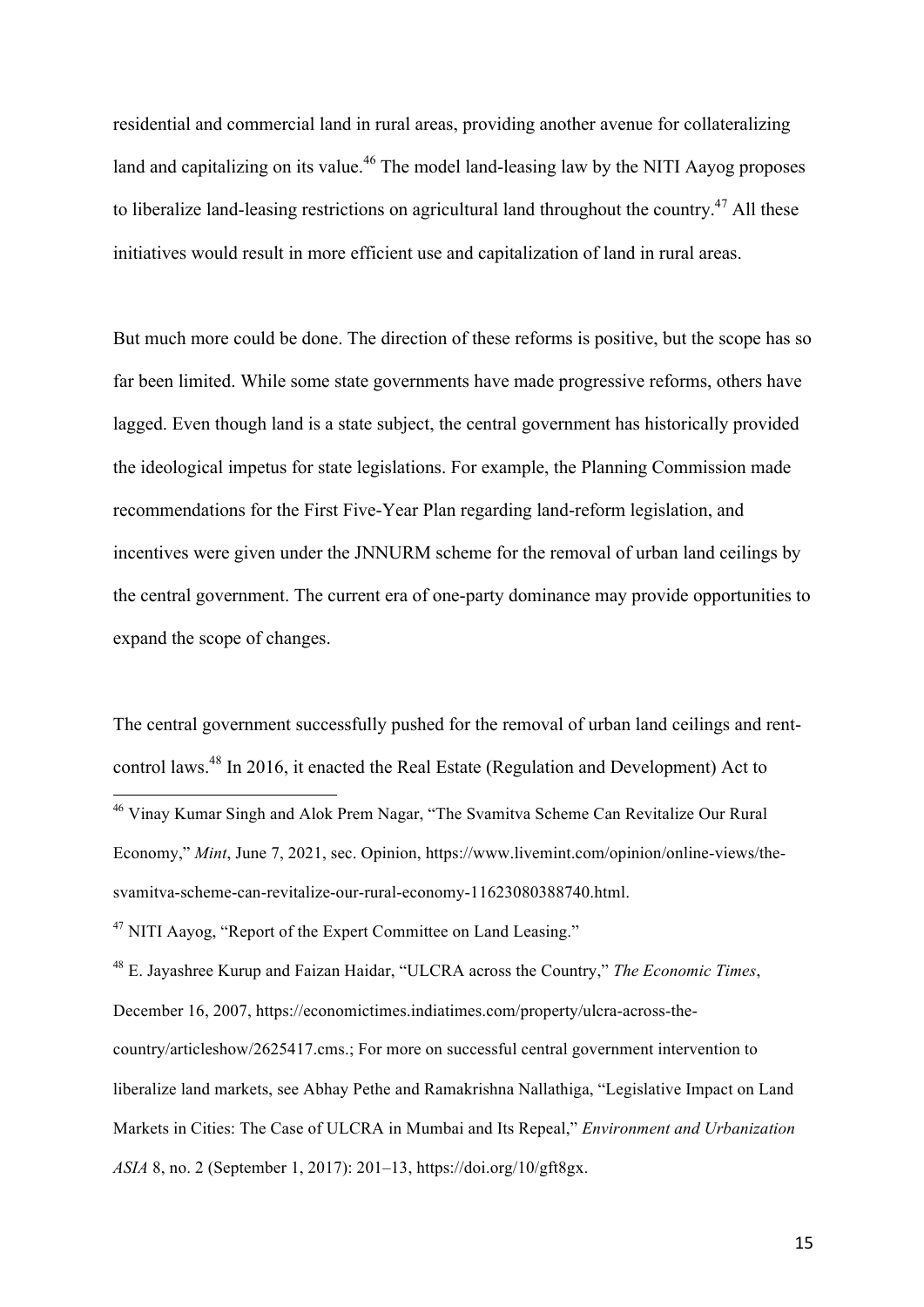improve consumer confidence in private developers.<sup>49</sup> The Ministry of Urban Development issued standardized urban planning guidelines to promote more rational use of land. States have sought to use market-based mechanisms, such as land-pooling and transferable development rights.<sup>50</sup> These steps point to a positive trend in land policy. However, again, the scope for changes is much larger and the need more imperative.

We must focus on the organizational structure of rural and urban administrative bodies. One element of this is to overhaul the regulatory framework. Absent this, more capable institutions will merely deliver on implementing bad ideas. Parastatals that continue to poorly deliver on urban planning objectives, for example, must be overhauled and new institutional entity identified. The subsequent step is to add human resources to governance institutions.

## **Conclusion**

India's land markets are necessary components of India's economic growth process. Rapid economic growth has made these markets more dynamic, increasing the demand for land and changes in land-use. Two major trends that are continuing to take place are urbanization and rural economic diversification. The current regulatory regime and governance institutions in land markets, however, are designed to constrain rapid economic changes. A high degree of state government intermediations continue to characterize land markets, and they have achieved suboptimal outcomes. Progress has been facilitated mostly through benign neglect

 $^{49}$  Republic of India, "Real Estate (Regulation and Development) Act, 2016" (2016),

https://www.indiacode.nic.in/bitstream/123456789/2158/1/A2016\_16.pdf.

<sup>&</sup>lt;sup>50</sup> "Urban and Regional Development Plans Formulation and Implementation (URDPFI) Guidelines," vol. 1, Ministry of Urban Development, January 2015,

https://mohua.gov.in/upload/uploadfiles/files/URDPFI%20Guidelines%20Vol%20I(2).pdf.